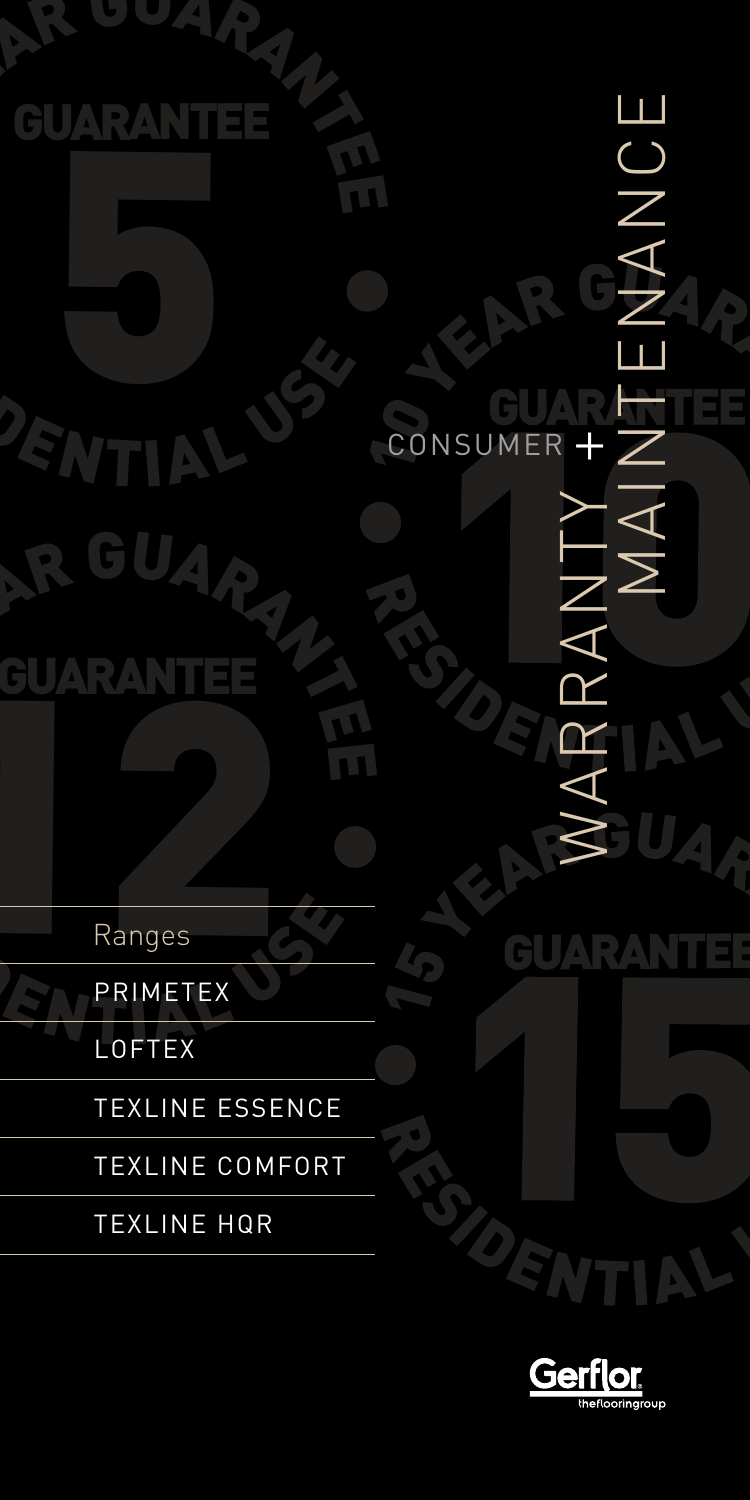# Manufacturer's warranty against defects

Gerflor Australasia Pty Ltd ("Gerflor") warrants that for the applicable warranty periods shown below, the residential product you have purchased will be free from defects in materials and workmanship and will be fit for all domestic purposes for which the product is commonly supplied.

#### **Warranty Periods**

| <b>Product</b> | <b>Warranty period</b><br>(from date of purchase) | <b>Product</b>         | <b>Warranty period</b><br>(from date of purchase) |
|----------------|---------------------------------------------------|------------------------|---------------------------------------------------|
|                |                                                   | Texline Essence        | 15 years                                          |
| Primetex       | 10 years                                          | <b>Texline Comfort</b> | 15 years                                          |
| Loftex         | 12 years                                          | Texline HQR            | 15 years                                          |

If product faults become apparent during the warranty period, Gerflor will repair or replace the product (at its election) at no cost to you, provided you can satisfy Gerflor that:

- (i) the product has been installed, used and maintained in accordance with Gerflor's instructions and
- (ii) the defect is not due to inappropriate sub-floors or failure of sub-floors.

### **Exclusions**

The warranty offered by Gerflor does not cover:

- normal fair wear and tear such as uneven wear or gloss reduction due to use;
- abuse, misuse, neglect or accident such as scratches, gouges, punctures, burns or tears;
- failure to adequately protect against high point loading of furniture;
- discolouration due to age or from rubber articles (such as mats or shoes), chemicals, scuffing residue or tracking residue such as asphalt;
- product that has been repaired, altered or modified by someone other than us or our nominee;
- product that has been subject to abnormal or severe conditions such as flooding, extreme temperatures, exposure to excessive direct sunlight, or exposure to harsh chemicals.

### **Making a Warranty Claim**

**Please send your claim to:**

Customer Service Gerflor Australasia Pty Ltd. 17 Cato Street Hawthorn East Victoria 3123 Australia Or via email to: custorders@gerflor.com.au

#### **Customer service phone numbers are:**

Victoria: 9832 1300 Australia: 1800 060 785 New Zealand: 0800 630 119

- Please include the following details to help Gerflor process your claim:
- (i) Date on which defect appeared;
- (ii) A sample of the product or a photograph clearly showing the alleged defect;
- (iii) Evidence of purchase (invoice and receipt, showing date and place of purchase);
- (iv) Confirmation of your compliance with Gerflor's installation and maintenance instructions;
- (v) Costs incurred to return the product.

### **Resolving Your Claim**

Gerflor will assess your claim in accordance with the terms of this warranty. This may include inspection of the product in situ by a Gerflor representative. If Gerflor assesses the product to be faulty, Gerflor will;

- (i) determine whether to repair or replace the product,
- (ii) reimburse you for the reasonable costs incurred by you in making your claim, including return of product to Gerflor or other agreed product disposal, provided you notify Gerflor of such costs and provide documentary evidence to Gerflor within 30 days of Gerflor notifying you of your successful claim.

 $L_{\mathcal{D}}$ YEAR RESIDENCE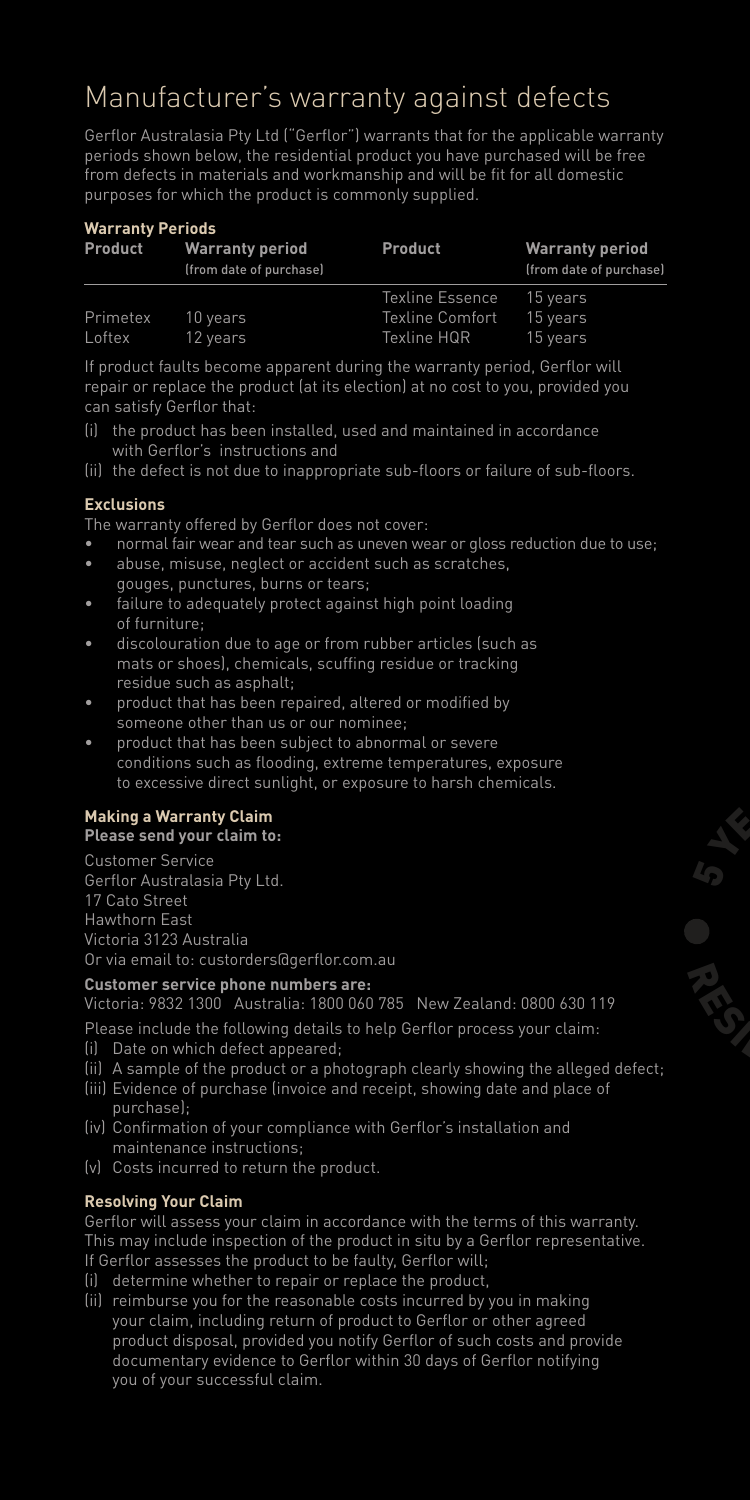## Statutory consumer guarantees

The Australian Competition and Consumer Act 2010 (Australian Consumer Law) and the New Zealand Consumer Guarantees Act 1993 (New Zealand Act), as well as other laws in each of those jurisdictions, guarantee or imply certain conditions, warranties and undertakings, and give you other legal rights in relation to the quality and fitness for purpose of products sold in Australia and New Zealand respectively.

For products sold in New Zealand, these conditions, warranties and undertakings cannot be modified or excluded by any contract, except in those circumstances contemplated by section 43(2) of the New Zealand Act.

For products sold in Australia, our goods come with guarantees that cannot be excluded under the Australian Consumer Law. You are entitled to a replacement or refund for a major failure and for compensation for any other reasonably foreseeable loss or damage. You are also entitled to have the goods repaired or replaced if the goods fail to be of acceptable quality and the failure does not amount to a major failure.

The benefits under this warranty are in addition to other rights and remedies available to you under the law. However, except to the extent that the exclusion, restriction or modification of such rights and remedies is prohibited in the context of this warranty by the Australian Consumer Law, the New Zealand Act or other legislation as the same may apply to the supply of this product, the warranties expressed herein are in lieu and to the exclusion of and you waive all other warranties, rights and remedies whatsoever related to the product, express or implied, statutory or otherwise.

R GUARANTEE

GUARANTEE

**FOR 1999** 

DENTIAL US

R. GUARANTEE

GUARANTEE

12 E

RESIDENTIAL US

E